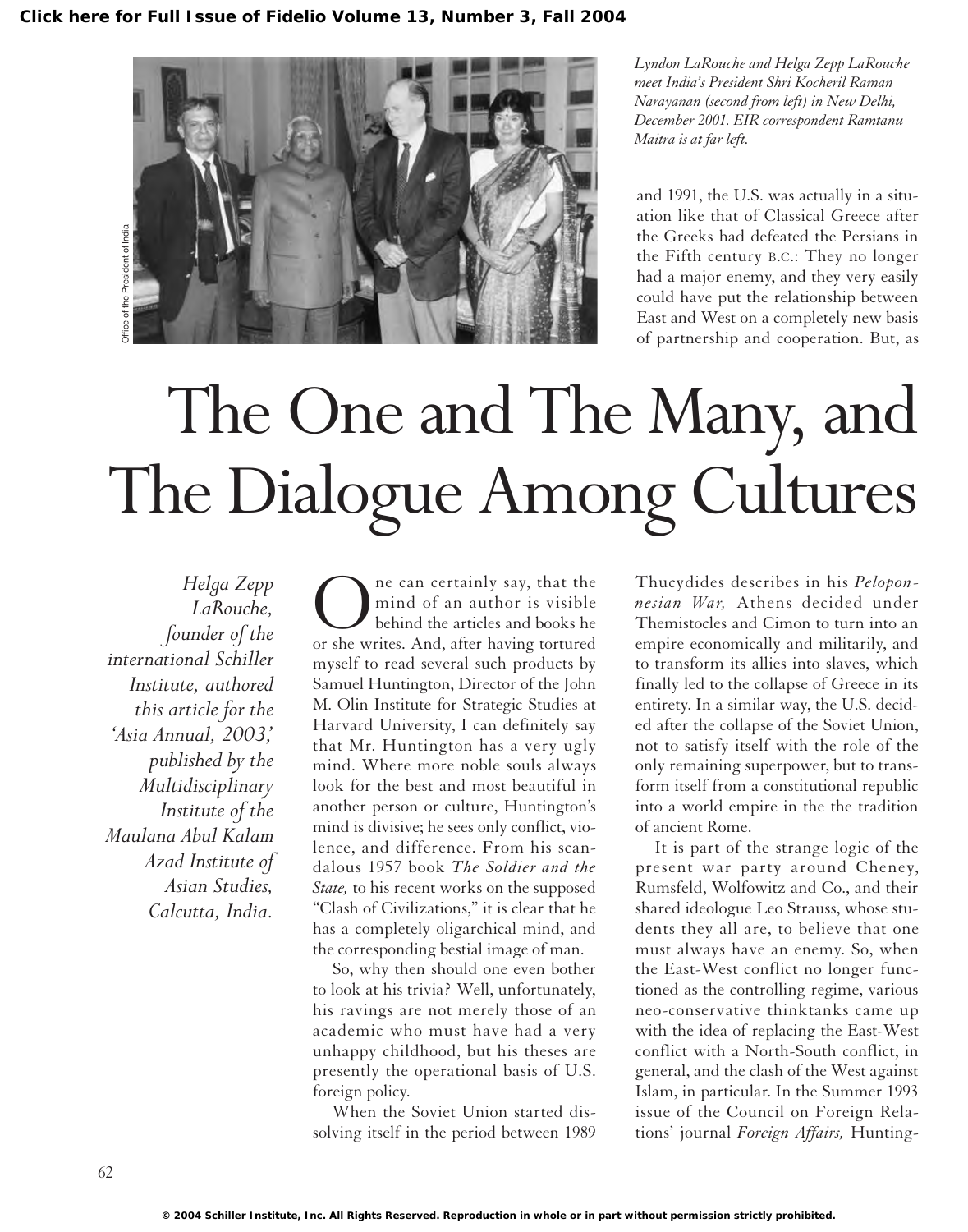ton presented for the first time his thesis, that a clash among the eight major civilizations—Western, Confucian, Japanese, Islamic, Hindu, Slavic-Orthodox, Latin American, and African—will be inevitable.

"Why will this be the case?," asks

Huntington. "First," he answers, "differences among civilizations are not only real; they are basic," and he then proceeds to prove that he has no knowledge of any of the named civilizations. The exact opposite is true: of course, the differences among them are real, but they are not basic. What is basic, is what unites them as just different expressions of the one human civilization. But, unfortunately, one can not simply ignore Huntington's gibberish, since, beginning with the outbreak of the war in Afghanistan, the Clash of Civilizations is on. And therefore, everyone who is interested in a human world, should engage in a dialogue of cultures, to counter the bestial outlook of those who think that war is a perfect imperial instrument of power.

### The 'Peace of Faith'

A very good way to engage in such a dialogue is on the basis of a beautiful Socratic dialogue written in 1453 by Nicolaus of Cusa. Cusanus, as he is also called, was a Cardinal during the time of Pope Pius II (Piccolomini); he was the founder of modern natural science, and of the principles of the sovereign nation-state. He was also instrumental in locating the original writings that became the basis for the unification of the churches at the 1437 Council of Florence, which marked the high point of the Italian Golden Renaissance.

In 1453, Constantinople was conquered by Mohammed II. The news arriving in the West was horrifying—stories of murder, rape, blasphemy—and it convinced most people that barbarians had taken over the city. The fall of Constantinople was truly regarded as a "clash of civilizations" at the time. Nicolaus, who had just visited the city to escort the delegation of the Orthodox Patriarch to the Florentine Council, reacted in a completely different manner.

He wrote the Socratic dialogue "*De pace fidei*" ("On the Peace of Faith"), in which 17 representatives of different religions and nations all go to seek God's advice. They ask him: "What should we do? We are all fighting each other and killing each other, and we all pretend that we are doing it in your name. This can not be your wish. Can you not help us and give us advice?"

And God answers: "I will not address you as representatives of different religions. You are all also regarded as philosophers and sages in your countries, and as such



you know that there can be only one truth."

"Yes," they say, "as philosophers we know that the truth is one. But why then do we kill each other?"

And God says: "You make the mistake of mixing up the words of the

prophets, with the Word of God. The prophets are many, but God is one." So they say: "Yes, we can see this. But yet, the fighting continues. Can you help us further?" And God says: "You make another mistake. You confuse the many religious traditions, which are different, with the one truth."

So, the wise men say: "Yes, we can also see this. But, how can we now go to our people, and tell them that they should believe in a new religion, when they have



*Helga Zepp LaRouche and Lyndon LaRouche examine a pillar of pure iron, from the reign of Chandra Gupta II (A.D. 375-413), near Delhi, April 1982.*

spilled so much blood for the old one?" And God says: "I am not suggesting a new religion. I am talking about the one religion, which existed before all others. The One before the Many. And the One is of a higher quality and of a different magnitude, than the Many." The sages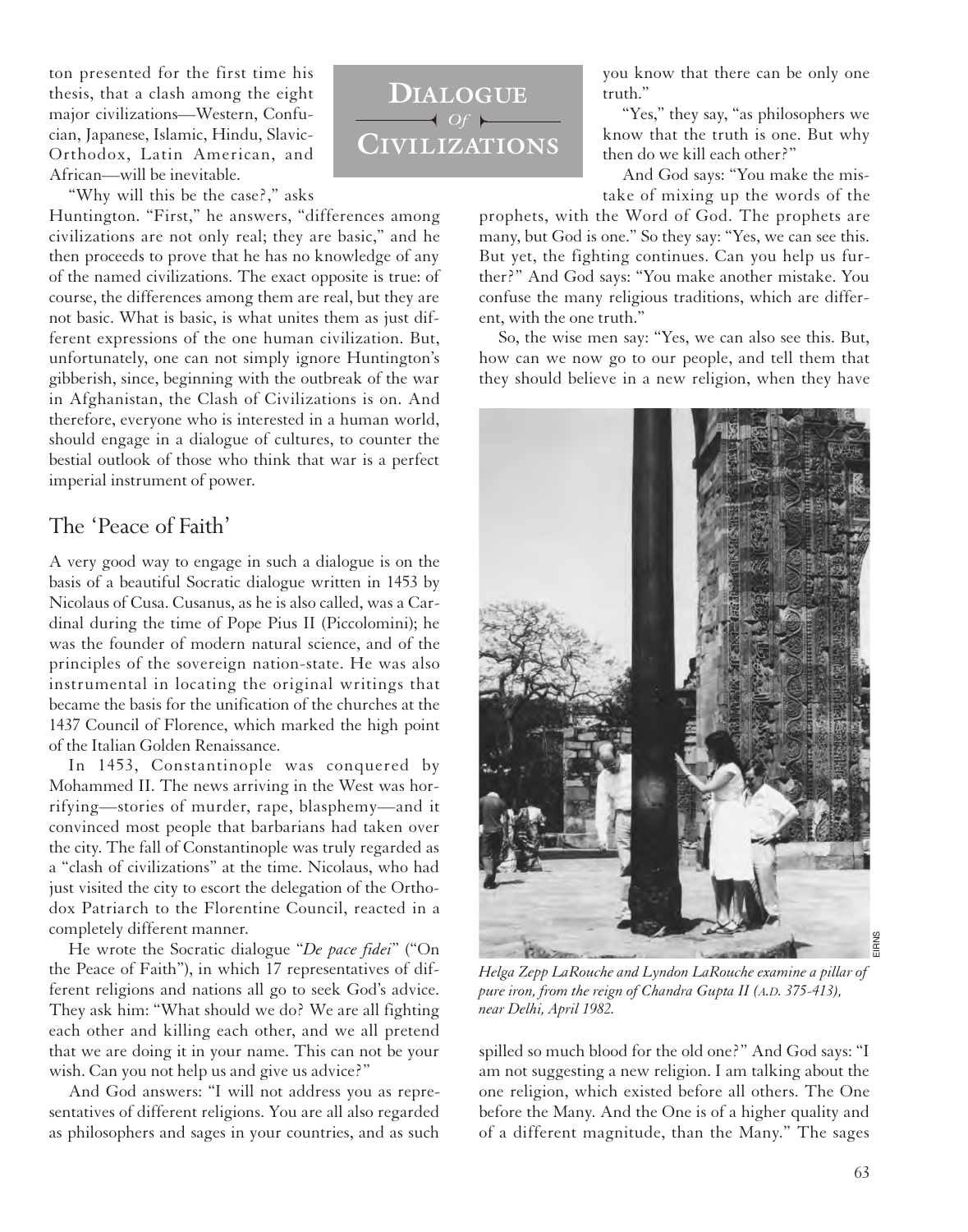agree, and God tells them to go to their respective countries and educate their people in this spirit.

As everyone in India knows, this is exactly what ancient Hinduism teaches. In the *Rig Veda,* there is the famous sentence: "The truth is One, the sages just give it different names." In Hinduism, there exists the "*Sanathana Dharma,*" which is the eternal religion, which is even higher than "*Hindu Dharma.*" Mahatma Ghandi regarded himself as a Sanathana Hindu. The one divine truth in Hinduism does not give privilege to one language or nationality or culture, but says that the divine truth glows differently in different souls. The world is so

diverse, because God wants it that way. According to Hinduism, it is fine to believe that one is on the right path; but to insist that another is on the wrong path, is regarded as arrogant, and even blasphemous.

So, what is this universal principle, which one can find in all cultures, in all religions and civilizations? It lies in the fact that man is distinct from all other living creatures, through his identity as a cognitive being. Man's creative reason enables him again and again to formulate adequate hypotheses about the lawfulness of the cosmic order, the physical universe, which lead to increased knowledge about this order. When this improved knowledge, which we call scientific progress, is applied in the form of technology to the production process, it leads to an increase in the productivity of both productive facilities and the labor force. This in turn increases the population potential of the planet, both the living standards and longevity of the people.

Once a universally verifiable scientific principle has been discovered, it can be rediscovered and transmitted by any human being anywhere in the world. There is no such thing as an "African scientific idea," or a "Western scientific discovery," or "Indian scientific progress." What one human being has discovered about the physical universe, he or she has conquered for the whole human race.

The fact that something created in the human mind, a hypothesis, an immaterial idea, has an effect in the material universe, by increasing the power of mankind within that universe, is very revealing. It means nothing less, than that the laws of the microcosm, the human mind, work according to the same principles as those of the macrocosm, the universe at large. And that is something common to all human beings, no matter which culture or civilization they belong to.

All great religions emphasize that cognitive quality of man as divine. In Christianity, it is associated with the notion of man as being in the image of God, or even being the living image of God, who continues the process of creation on earth. There is in Hinduism also the idea, that the human soul partakes of the divine soul. And, in the Koran (2:30) it is said, that man is appointed the Caliph of Allah, and that God has breathed from His soul into man, so that man's soul is from God's (Koran 32:9).

So, the first requirement of a successful dialogue among cultures is, therefore, that each human being relate to others in respect of their mutual cognitive or divine identity. If this cognitive aspect is treated as primary, then the "different cultural traditions," as Nicolaus of Cusa said, are an enrichment, not a threat.



**Left:** *Jawaharlal Nehru (left), first Prime Minister of India, with Mohandas Gandhi, his mentor in the independence struggle against the British.*  **Below:** *Prime Minister Nehru inaugurates the Bhabha Atomic Research Center, Trombay, January 1957.*



## Universal History

The dialogue of cultures should be furthermore approached from the standpoint of the great German "poet of freedom," Friedrich Schiller. In his 1789 lecture "What Is, and to What End Do We Study, Universal History?," Schiller says to the students seated before him:

Even that *we* found ourselves together here at this moment, found ourselves together with this degree of national culture, with this language, these manners, these civil benefits, this degree of freedom of conscience, is the result perhaps of all previous events in the world: The *entirety* of world history, at least, were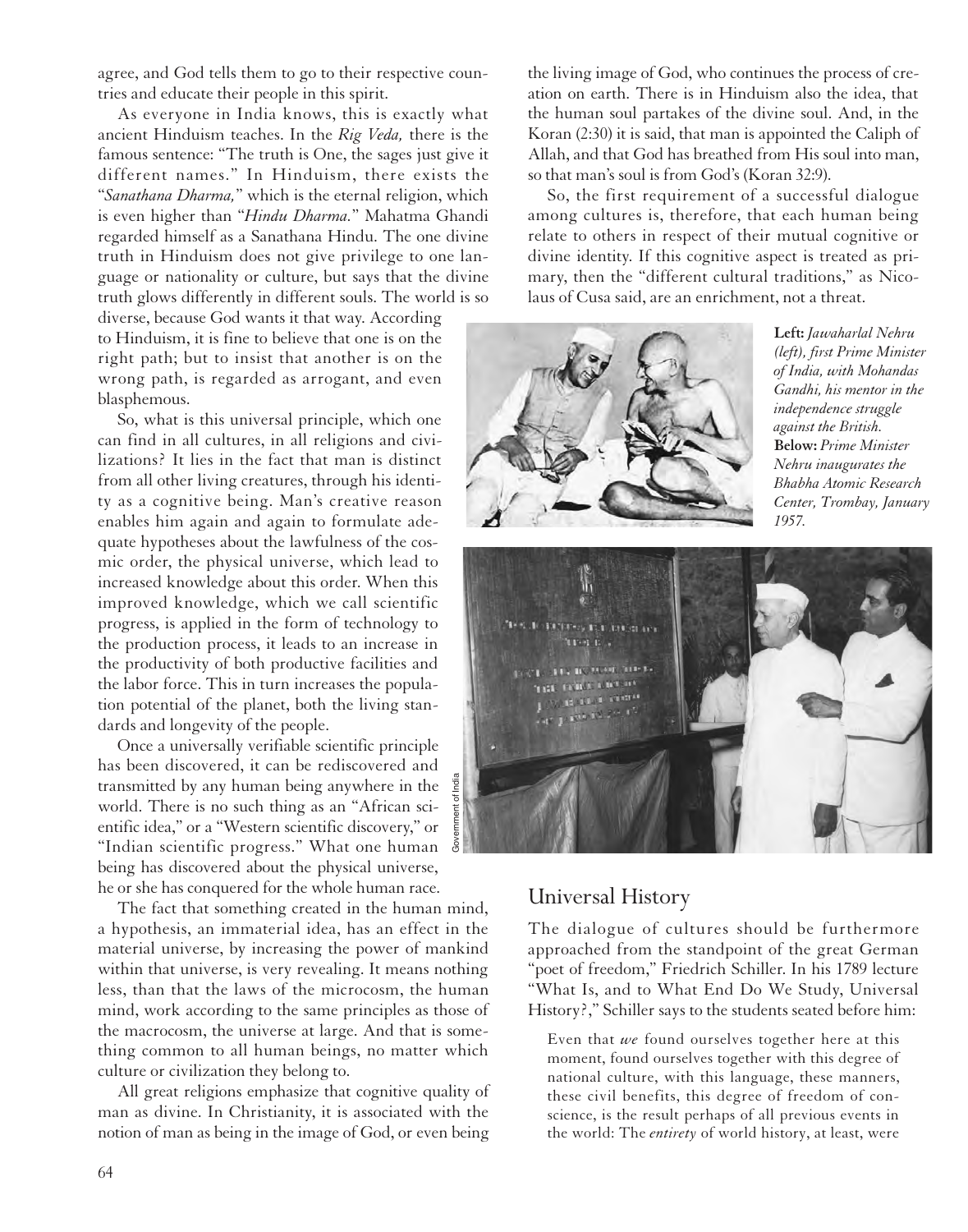necessary to explain this single moment.

If one takes Schiller's approach, then it is clear that universal history is not the property of a single culture, but that, over the millennia, the torch of human progress has been passed from one culture to the next. Many cultures have had several high periods in their history, in which they represented the vanguard of mankind at the time. For example, the implications for universal history of the discovery of a 9,500-year-old city, 36 meters below sea level in India's Gulf of Cambay, 30 kilometers west of the state of Gujarat, have not yet been properly evalu-



**Right and above:** *Prime Minister Indira Gandhi, Nehru's daughter, tours rural villages during a December 1979 election campaign.*



ated. But, the discovery of that city confirms stories in the early *Rig Veda* hymns, about cities along the Sarasvati river, which were for a long time believed not to be in India at all. Given that this city is 5,000 years older than the previously known, equally large cities of Mesopotamia, what does it mean in respect to the role of Vedic culture in the history of civilization?

Then, another important contribution came from Egypt, which was the cradle of European civilization, and which had many high periods. In what is called the Old Kingdom, which laid the foundation, especially the Third Dynasty from 2660 to 2590 B.C., there was an early universal genius of the sort of a Leonardo da Vinci, whose name

was Djoser. He was, together with Snofru, the builder of the Great Pyramid. Other high periods were the Fourth, Twelfth, Nineteenth, and Twenty-Sixth Dynasties. When Alexander the Great could not conquer India, he created Alexandria in Egypt, which became the center for Greek-Egyptian education, where many famous thinkers who laid the foundation for the Greek Classics studied; among them was Solon, the first philosopher of statecraft, who stayed several times in Egypt.

After Greece collapsed owing to the imperial appetites described by Thucydides in his *Peloponnesian War,* the Roman Empire eventually brought about a

> dark age in Europe. But, at the same time, a new high point developed in India, with the Gupta period, in which beautiful dramas and poetry blossomed. Recent excavations in China have uncovered 320 Buddhist sculptures in the Temple of Hsing Tsu with extraordinarily beautiful facial expressions, reflecting some of the same Renaissance spirit as the Gupta period.

> And, while Europe was still in a dark age, Haroun al-Rashid and other Caliphs of the Abbasid Dynasty organized a renaissance, by collecting knowledge from all the countries of the Mediterranean region. At that time, Baghdad was the center of world culture, and it was only through the contact of the Caliph of Baghdad with Charlemagne, that European civilization could discover its own roots. Later, the Andalusian culture in Spain, the Italian Renaissance, and the German Classical culture, all built upon and referenced the contributions of earlier periods. Many of the great universal thinkers, such as Plato, influenced other great universal minds centuries later, reaching into other civilizations, such as Islam's al-Kindi, al Farabi, and Ibn Sina, or Russia's V.I. Vernadsky, or the representatives of the Indian renaissance of the Nineteenth century.

Thus, without even trying to mention all the most important developments and thinkers of history, the point I wish to make is, that the dialogue of cultures is a fact of universal history. It did and it does take place, over the centuries, and from one great mind to all of his or her successors.

## Principles of Hinduism

Whenever one focusses on this universal character, the dialogue is easy. Problems only arise, if one takes a narrow, fundamentalist, or chauvinist view. For instance, there was a very interesting argument developed in an article that appeared on Jan. 20, 2003, in the *Hindustan Times,* by Karan Singh. He was intervening in the ongo-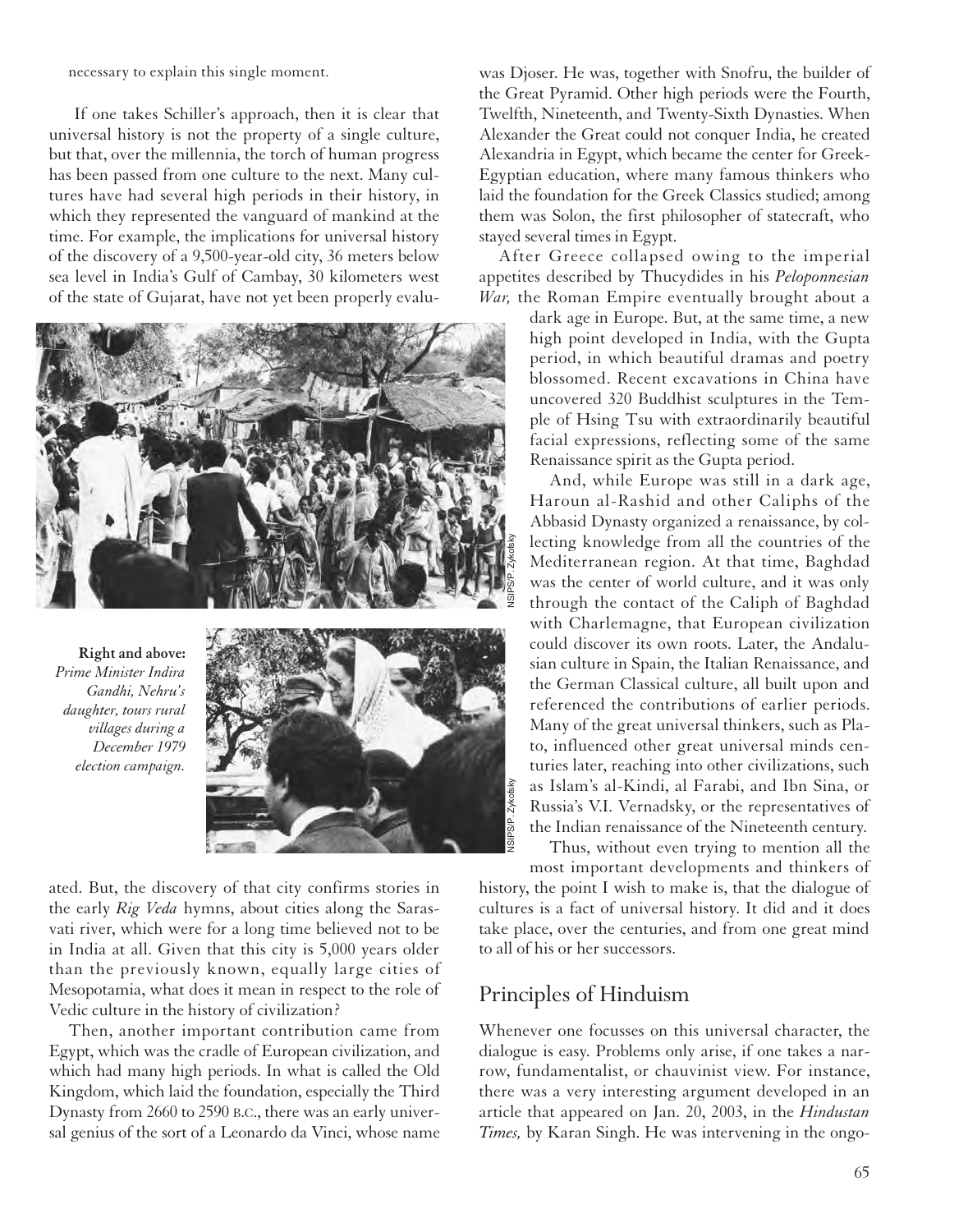ing debate in India, concerning whether or not India should be based on *hindutva.* Should India become a more fundamentalist state, where religion and state are mixed, or should it remain secular? Singh pointed out, that there are certain primary principles of Hinduism, found in the *Upanishads,* which give the answer. He mentioned five particular ones, which deserve special mention. It is most interesting to explore how these principles find echoes in European and other cultures.

The first of these principles is the most basic concept, that of the all-pervasive *brahman:* the "*ishawaram idam sarvam jagat kincha jagatvam jagat*"—"whatever exists is permeated by the same divine power." Now, one finds the same cosmic dimension of existence in the Platonic tradition of European philosophy and religion. For example, as already mentioned, Nicolaus of Cusa says: "*Quod libet in quo libet,*" that the One, the universe, as the most perfect in the order of nature, is *antecedent* to everything else, so that everything exists *in* everything else. The reason I can relate to another human being, is not because we exist as self-evident, independent, atomic beings or particles in the universe, but because we are both permeated by the One. You find the same concept

in Leibniz, in the idea of the *monad:* that the entire lawfulness of the universe exists in each individual soul.

The second principle is, that the *brahman* exists within each individual consciousness, in the *atman.* The *atman* is the reflection of the allpervasive *brahman;* it is individual consciousness, but it is not ultimately separate from the *brahman.* This is the concept of the "*ishwara sarvabhutanam idise tishtati*"—"the Lord resides within the heart of each individual." The relationship between the *atman* and the *brahman* is the pivot upon which the whole Vedantic teaching revolves.

In Christianity, one finds a similar notion of man as *imago viva dei,* as the "living image of God." It is the "living" image, because man is

not just a static reflection of the divine principle, but he is himself capable of the creative principle. He is *capax dei,* capable of participation in God.

A third Vedantic concept is, that all human beings, because of their shared spirituality, are members of a single family. The *Upanishads* uses "*amritashya putra*"—"children of immortality"—for the idea of the human race. In Christianity, God, of whom man is the living image, has the characteristic of existing in the "simultaneity of eternity." If, in his lifetime, man contributes a valid universal principle, which is based on necessary predecessors and which lays the basis for necessary successors, he provides new value, through his work, to the importance of the

past, and he enriches the future. Thus, he connects his mortal existence to the infinite chain of humanity.

The fourth concept of the *Upanishads* is the idea of the essential unity of all religions, of all spiritual paths, "*ekoham svat vipra bahuda vadanti*"—"the truth is One, the sages call it by different names"—as it is said in the *Rig Veda,* and which we have already discussed in regard to Nicolaus of Cusa; namely, that the One is of a higher order than the Many. At their highest, Hinduism and Christianity are universalist religions, in which there is no contradiction between reason and faith—i.e., the opposite of fundamentalism.





A fifth Vedantic concept is that of the welfare of all beings, "*bahujana shukhaya bahujana hitaya cha.*" At its highest, Hindu philosophy seeks "the welfare of all human beings and all forms of life on the planet." In European philosophy, there is the concept of eternal and natural law, which must guide all concrete, positive law. According to this, a government has legitimacy, only if it is committed to the common good and the welfare of all of its citizens. According to Nicolaus of Cusa, there can only be harmony—concord in the macrocosm of the universe at large if all microcosms develop their potentialities to the fullest.

This idea, that there can be peace in the world only if all nations develop their potentialities in the best possible